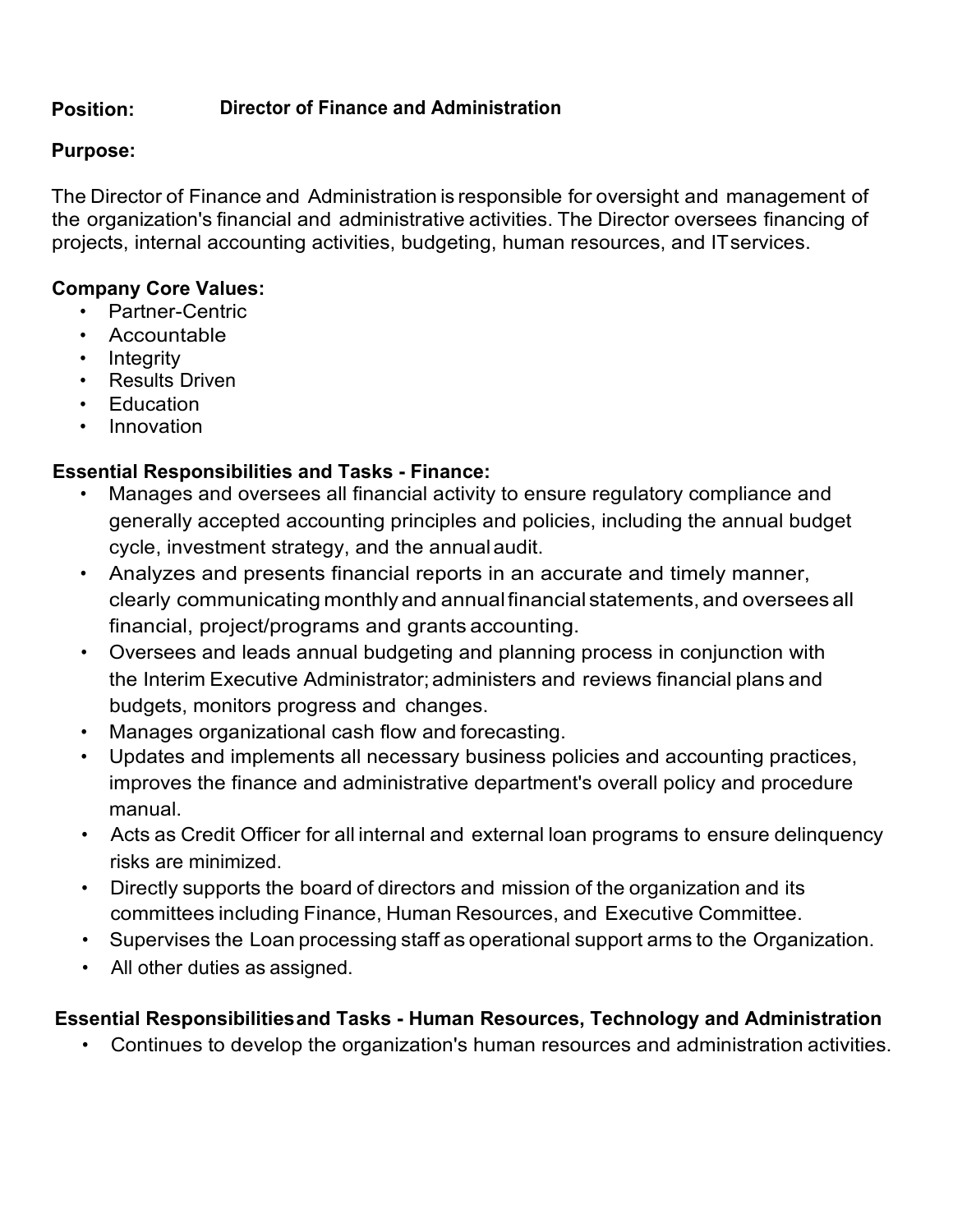- Ensures that recruiting processes are consistent, streamlined and aligned with processes established by the Board of Directors.
- Works closely and transparently with external partners and third-party vendors and consultants.
- Oversees administrative functions as well as facilities to ensure efficient and consistent operations and the organization grows.

## **Core Competencies:**

Financial acumen **Judgment** Accountability / Responsibility Strategic Thinking Cooperation/ Teamwork **Dependability** 

# **Education and Experience:**

Bachelor's degree in business administration, accounting, finance, or related field and seven years of broad financial and operations management experience. Master's degree in business preferred.

### **Language Skills:**

Ability to read, analyze, and interpret common scientific and technical journal, financial reports, and legal documents. Ability to respond to common inquiries or complaints from customers, regulatory agencies, or members of the business community. Ability to effectively present information to top management, public groups, and/or boards or directors.

### **Math Skills:**

High Skills: Ability to work with mathematical concepts such as accounting, probability, and statistical inference. Ability to apply concepts such as fractions, percentages, ratios, and proportions to practical situations.

#### **Reasoning Skills:**

Very High Skills: Ability to define problems, collect data, establish fact, and draw valid conclusions. Ability to interpret an extensive variety of technical instructions in mathematical or diagram form and deal with several abstract and concrete variables.

### **Certifications or Licenses:**

Valid Driver's License

### **Other Skills & Abilities:**

Experience in working with economic development and governmental agencies